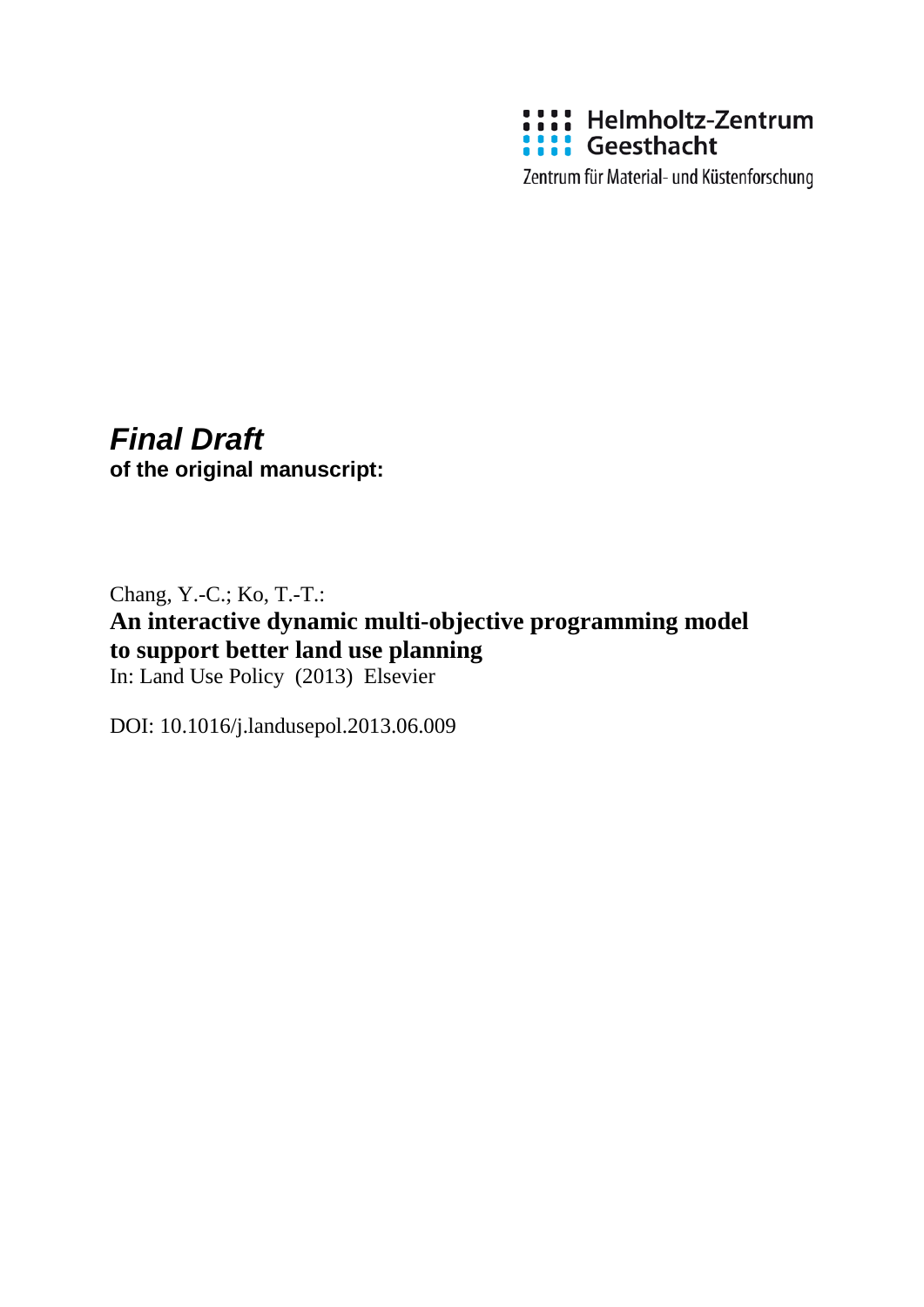#### **An interactive dynamic multi-objective programming model to support better land use planning**

Yang-Chi Chang<sup>a</sup> changyc@faculty.nsysu.edu.tw Tsung-Ting <mark>Ko<sup>b,</sup>\*</mark> tsung.ko@hzg.de kett@mail.nsysu.edu.tw **<sup>a</sup>**Department of Marine Environment and Engineering, National Sun Yat-sen University, No. 70, Lienhai RRoad, Kaohsiung 80424, Taiwan <sup>b</sup>Institute of Coastal Research, Helmholtz-Zentrum Geesthacht, Max-Planc<u>k</u>-Str. 1, 21502 Geesthacht, Germany

**⁎**Corresponding author. Tel.: +49 0 4152 872008; fax: +49 0 4152 872818.

#### **Abstract**

This study develops a dynamic multi-objective programming (DMOP) approach to handle problems of optimization under conditions of uncertainty typified by multiple goals and dynamic subsystems. The proposed approach seamlessly integrates multi-objective programming, fuzzy set theory, and system dynamics tools to conduct optimal land use planning in dynamic and complex environmental systems. Based on the DMOP approach, this study constructs an interactive dynamic multi-objective programming model, investigates the connection between land use and future urban development, and incorporates the preferences of decision makers using a compromise index. A case study from Taiwan shows that the proposed modeling framework can accommodate more complete information, allowing improvements to be made in strategic planning for land use.

**Keywords:** Land use pplanning; Multi-objective programming; Fuzzy set theory; System dynamics

# **Introduction**

Land use planning requires the consideration of multiple objectives, including environmental, ecological, economic, social, and other factors. Climate change, rapid economic development, changing social needs, and land use diversity have led to rapid changes in land use patterns and space requirements. Objective trade-offs are inevitable in appropriately allocating land resources, and stakeholders' participation in the planning process is im multi-objective programming (MOP) effectively solves the issues of objective trade-offs and the preferences of decision makers in land use planning. For example, previous land resource planning studies, including those of (1985), Diamond and Wright (1989), Chang et al. (1995), Seppelt and Voinov (2003), and Stewart et al. (2004), used mathematical programming to analyze the connection between objectives and find the optimal solution based o conditions as well as decision makers' requirements. However, without conducting simulations, decision makers cannot evaluate the dynamic effects of their plans, which is important in the land use planning process because decisions are neither entirely reversible nor cheap to adjust yearly. Meanwhile, if model parameters are not adjusted based on environmental changes, the system may generate an inappropriate solution that does not maximize the land usage. The traditional system dynamics (SD) approach, which analyzes system structure and developmental patterns based on system simulations, is gradually being implemented in urban development studies, such as th Costanza et al. (1990), Francisco et al. (1993), Matthias and Frederick (1994), de Kok and Wind (1996), Gulen and Lale (1996), Cavallaro and Ciraolo (2002), Elrefaie and Herrmann (2003), Chen et al. (2005), Bald et al. (20 al. (2008). However, decision makers can usually only select from among a predefined set of scenarios that have been developed either based on the experience of the system builder or through trial and error. In addition, h solutions, which represent small, well-focused actions in the right place, can produce significant, enduring improvements in a system dynamics model (Senge, 1990). However, these may not be optimal solutions. Although both traditional tools have some drawbacks, a hybrid optimization/simulation model maximizes the advantages of both approaches and avoids their deficiencies. Compared to the MOP model, the proposed dynamic multi-objective progr (DMOP) approach provides optimal solutions that incorporate the development of the urban system over time. This modeling approach also improves the efficiency of policy analysis and design for the SD model.

In this paper, we address the shortcomings of traditional urban planning methods, including optimization and simulation. To satisfy the requirements for decision-makers in urban spatial planning, we propose a new approach handles problems of optimization under conditions of uncertainty. The proposed DMOP approach is capable of dealing with the increased complexity of spatial planning for dynamic urban environments and provides decision supp participants. Specifically, an interactive dynamic multi-objective programming (IDMOP) model is developed to derive compromised land use scenarios that balance the conflicting objectives of various stakeholders while refle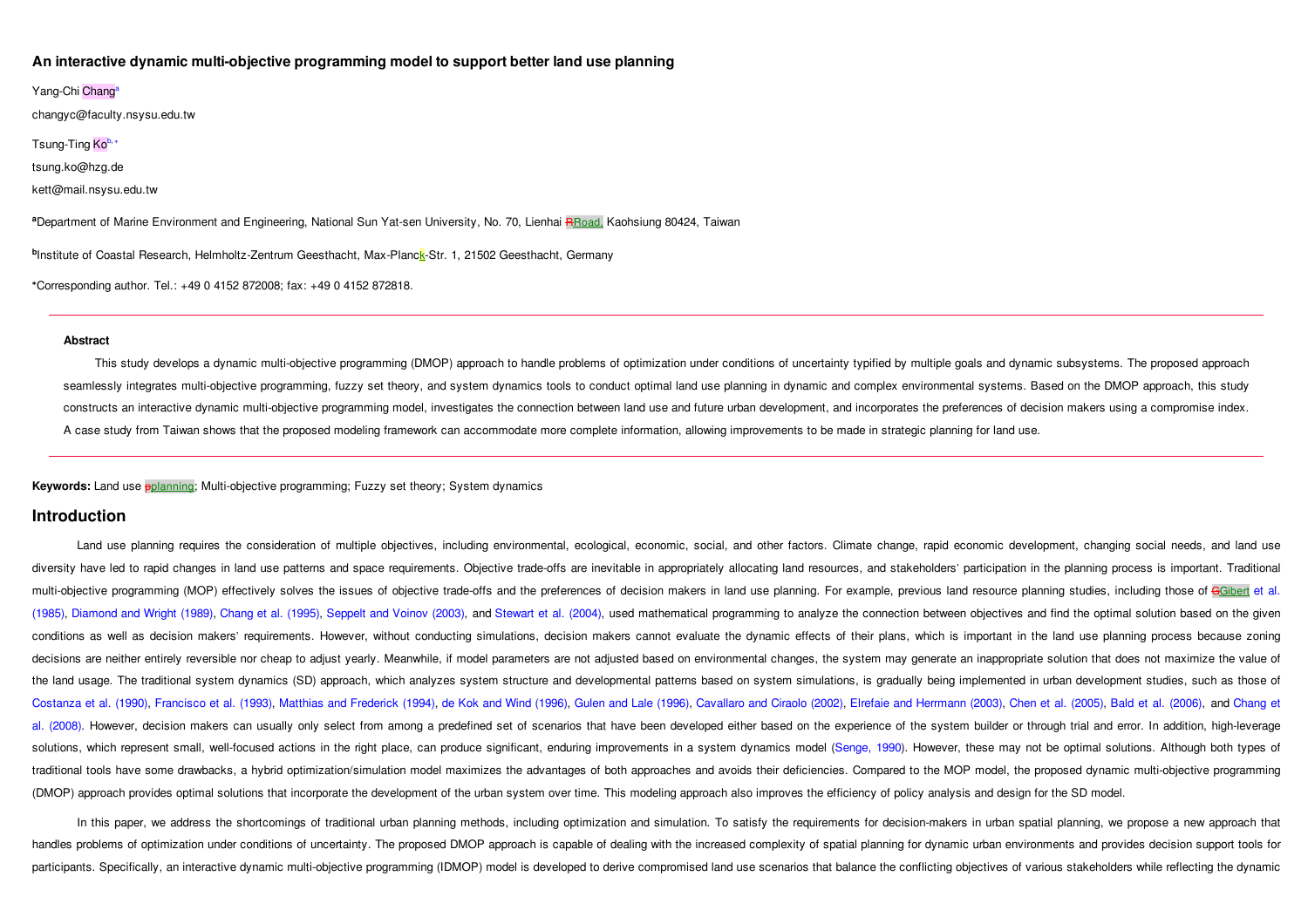changes in the system produced by spatial planning solutions. The case study from the Cijin Island in Taiwan is also included to illustrate the implementation of the dynamic-optimized methodology in a general way. The rema paper is organized as follows. SMethodology section describes the methodology and the evolution of the new approach to decision support for dynamic optimization problems. The verification of the approach and an empirical c discussed in Smodel application and land use scenarios analysis section. Finally, results section describes the implications of this case study and is followed by overall conclusions in Sconclusions section.

# **Methodology**

# **Dynamic multi-objective programming approach**

Strategic assessment refers to proposed planning performed to achieve a future development. The projected system states of the planning period form the initial basis for the model parameters of the assessment methods. In d however, a strategic plan changes system states. These variations influence the assessment model parameters, which, in turn, generate different strategic plans. Therefore, it is only when system states and model parameters environment that an optimal strategic assessment can be obtained. FigF. 1 illustrates this dynamic strategic assessment process.



At a fixed time point, traditional optimization problems with multiple objectives derive optimal plans for multi-objective decision making and problem evaluation. In real life, however, many optimization problems are conne

n an is an the company of the company of the company of the company of the company of the company of the company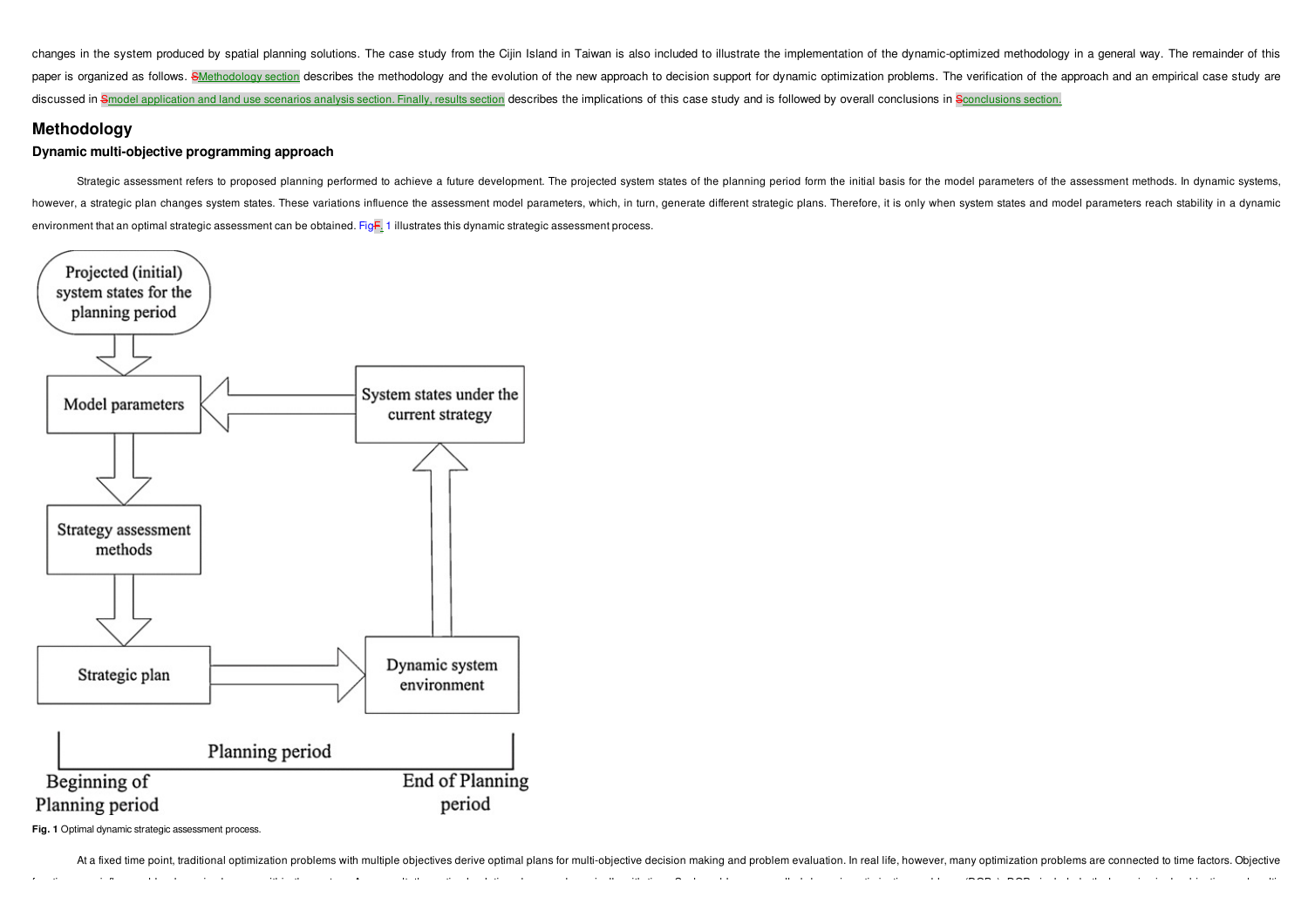functions are influenced by dynamic changes within the system. As a result, the optimal solution changes dynamically with time. Such problems are called dynamic optimization problems (DOPs). DOPs include both dynamic singl objective optimization problems. The key to solving DOPs is the automatic updating of objective functions, constraints, and related parameters in the search for an optimal solution based on environmental changes.

Many parameters in an objective function are dynamically uncertain in real life. Variability is intricately connected to time and previous solutions adopted by decision makers. In other words, the choice of different plans factors within the system over time, which inevitably influences the model parameters. When model parameters change over time, the optimal solution derived from past parameters may no longer be the optimal solution and a n generated using parameters that have been adjusted to reflect such changes.

The DMOP approach is a hybrid optimization/simulation approach and addresses dynamic multi-objective optimization problems, which are dynamically uncertain by nature, by formulating an integrated modeling framework that co system dynamics model (SD model) and the multi-objective programming model (MOP model). The land use planning MOP model was formulated according to the principle of sustainability, which strives to balance the issues of en economic development, and social justice. The SD model simulates dynamic changes in urban development by synthesizing the interaction of key factors, such as population variation, environmental pollution, economic developm government's financial position.

The proposed land use MOP model can derive several non-inferior solution sets for the system dynamic model. Based on the derived land use scenario, the SD model for urban development was used to simulate the interaction be factors in the urban system (e.g., land use area, population, number of industries). The results of the SD simulation provide insight into the effectiveness and drawbacks of the designated land use planning from the MOP mo the predicted values of the system state variables are derived by simulating dynamic changes in the environment. After converting the simulated system state variables into the dynamic parameters, which are used to modify t the MOP model, updated non-inferior solutions are derived. Among the set of updated solutions, the solutions, the solution with the shortest Euclidean distance from the previous scenario is selected as an approximate solut variables is applied again to acquire revised system state variables. In comparing the revised system state variables with the previous set, if the variations in the simulated system state variables are acceptable to decis solutions in this dynamic environment can be obtained. The integration of SD and MOP models in the proposed DMOP framework articulates the connections between static land use planning and dynamic urban development. As a re achieves the optimal urban land use planning strategy for a dynamic environment. FigF. 2 shows a schematic diagram of the DMOP framework and describes the process of finding an optimal solution.



**FigF. 2** Schematic diagram of dynamic multi-objective programming (DMOP) approach.

#### **Interactive Ddynamic multi-objective programming model**

To establish an interactive channel between analysts and decision makers, the IDMOP model integrates the two using an interactive computer-aided system, which allows decision makers to input their preferences as well as re results. A unique feature of the IDMOP model is that it does not generate multi-objective solutions from the viewpoint of the analyst. Instead, the IDMOP model incorporates fuzzy set theory and compromise indices to establ model that enables decision makers to choose a deterministic scenario based on desirable trade-offs between multiple objectives.

Fig- 3 illustrates the operational flow of the IDMOP model for land use planning. In each period, the SD model takes the output (decision variables) of the MOP model as its parameters, and the output (dynamic parameters) f used to modify the MOP model. This process incorporates decision makers' preferences by allowing decision makers to assign a compromise index a' to find a compromise policy for land use that satisfies their preferences for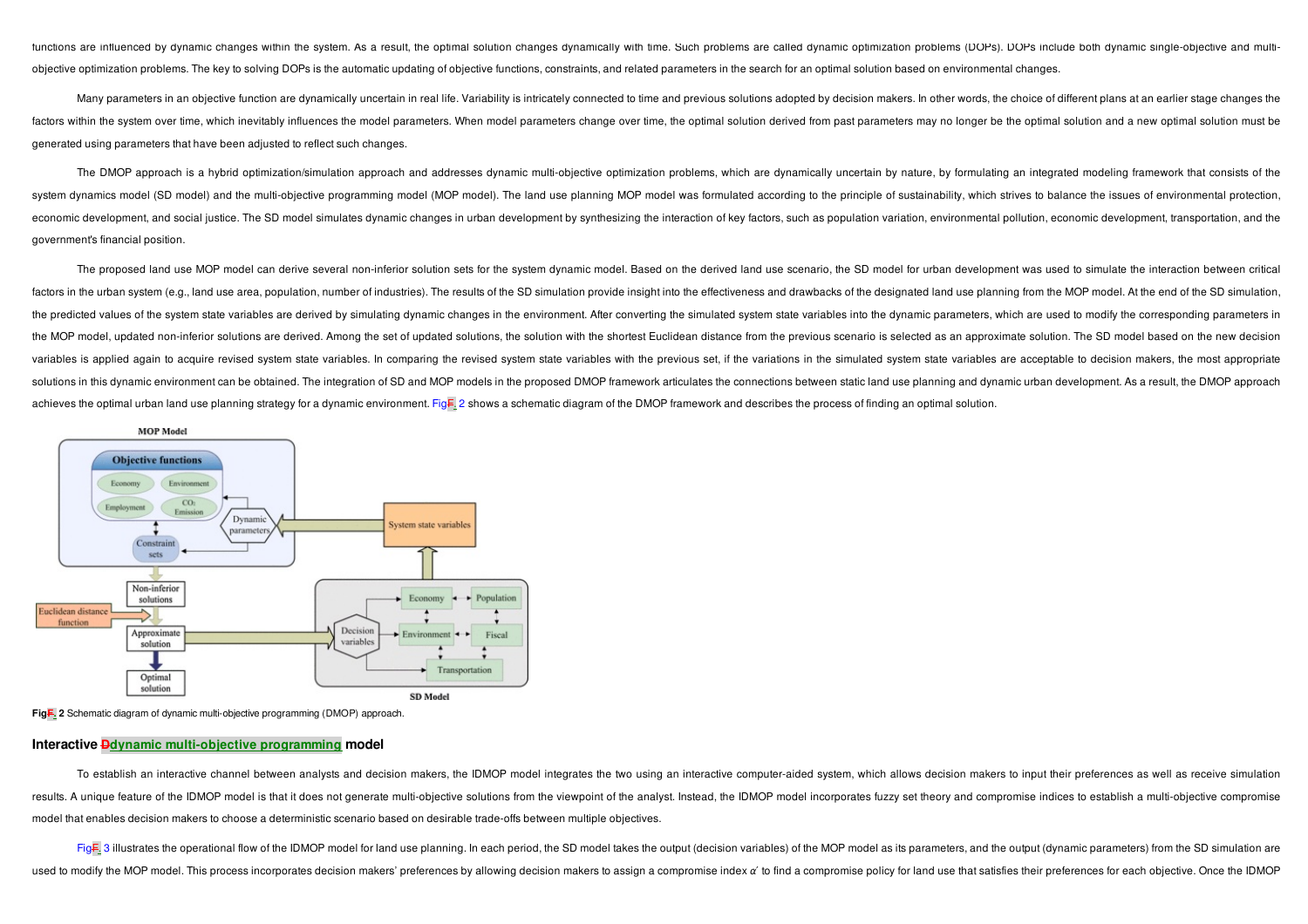model in one period is terminated, an optimal land use strategy based on the decision makers' preferences can therefore be obtained and the simulated results of the optimal solution can be used as the initial conditions fo of periods required for long-term planning depends on the characteristics of the planning scheme. The interactive system can therefore apply to either short-term or long-term land use planning when considering multiple obj the system.



End of planning period

**FigF. 3** Operational flow of the interactive dynamic multi-objective programming (IDMOP) model.

# **Formulation of land use MOP model**

To achieve the goal of sustainable urban development, a city planner should strike a balance among the key factors of sustainable development and conduct reasonable and effective urban planning through scientific methods. functions of the proposed land use MOP model are to maximize economic development, minimize environmental pollution, maximize employment opportunities, and minimize carbon dioxide (CO<sub>2</sub>) emissions<u>..</u>

(1) Maximizing economic development The output values generated through industrial activities are a region's main source of economic development. The land use pattern associated with an industry type and its land use area

the output values of a region's land use patterns yields its total industrial output value. Higher levels of total industrial output value indicate better economic development in a region. The objective function is describ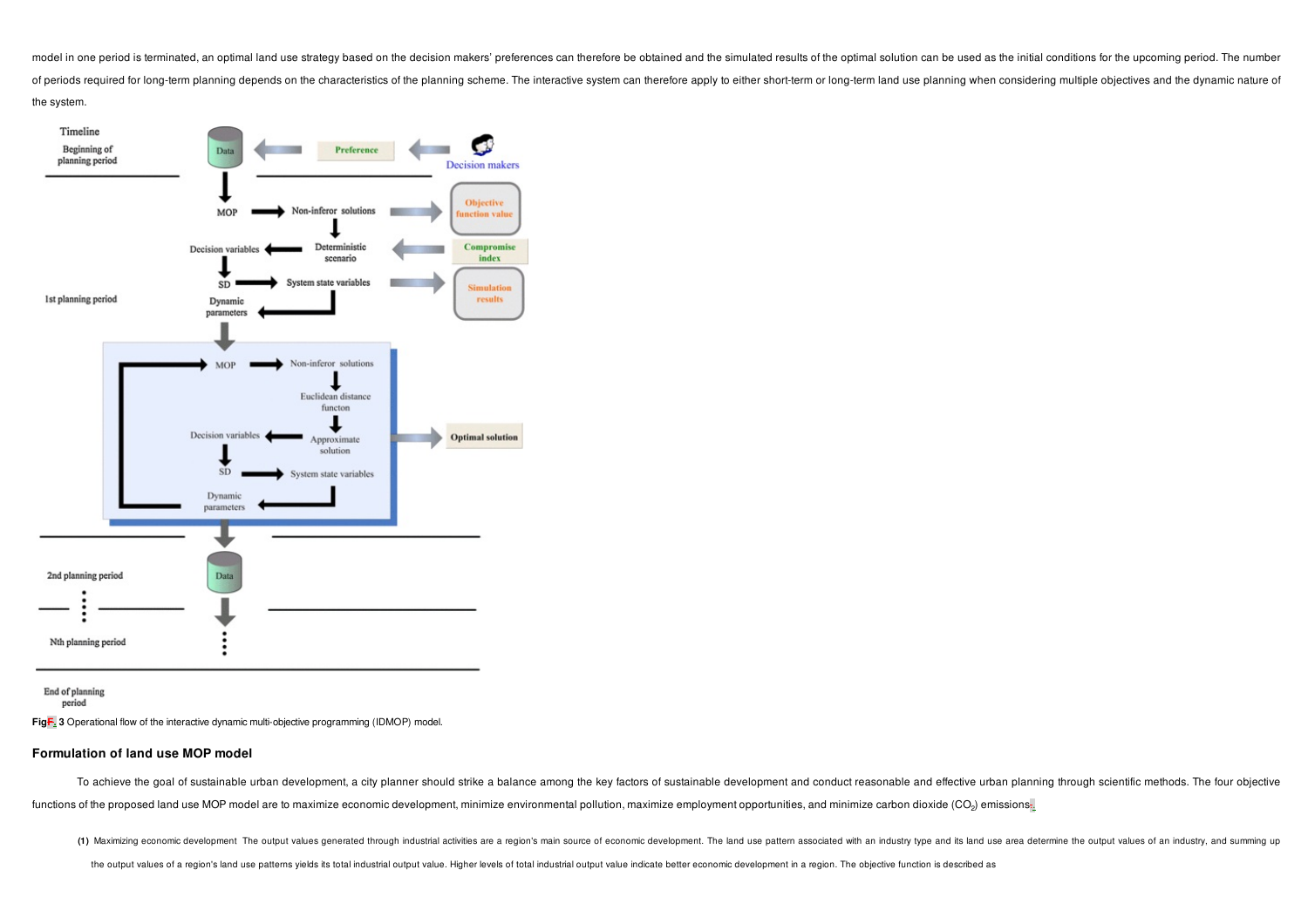$$
Min Z_1 = -\sum_{j=1}^{n} (V_j \times X_j)
$$
 or  $Max Z_1 = \sum_{j=1}^{n} (V_j \times X_j)$ 

where  $Z_{\rm I}$  is the total annual output value (TWD/year)),  $V_{\rm J}$  is the annual industrial output value per hectare (TWD/year-ha) for the  $h$ h land use pattern  $\frac{\Delta}{2}$  is the land use area (ha) of the  $h$ h land use

**(2)** Minimizing environmental pollution Maintaining good environmental quality is the primary goal of environmental protection. Pollution in aquatic environments is a good indicator of the integrity of environmental quali water quality index commonly used to assess the pollution levels of organic matter in water. Higher BOD<sub>5</sub> indicates more organic matter in an aquatic environment and, therefore, more severe environmental pollution. This urban environmental pollution indicator. The point and non-point source pollution combined determine a region's total BOD<sub>5</sub> pollution output. The objective function is described as

$$
Min Z_2 = \sum_{j=1}^{n} (P_j \times X_j) + \sum_{i=1}^{m} (Q_i \times W_i)
$$

where  $Z_2$  is the total BOD<sub>5</sub> pollution output (kg/year)),  $P_j$  is the annual non-point source BOD<sub>5</sub> pollution output per hectare (kg/<del>yyear</del> ha) for the *i*th land use pattemp.  $Q_i$  is the annual point source BOD<sub>5</sub> p of the *i*th point source (e.g., population, companies, and factories), *i* = 1, 2, ......., *m*m.

(3) Maximizing employment opportunities Unemployment directly affects the welfare of a family and causes social problems that affect the entire community. Therefore, it is crucial to provide sufficient jobs to sustain welf job opportunities to a region. Thus, the land use pattern associated with an industry type and its land use area determine the number of employees. The total number of employees represents the employees of all industries. opportunities. The objective function is described as

$$
Min Z_3 = -\sum_{j=1}^{n} (O_j \times X_j)
$$
 or  $Max Z_3 = \sum_{j=1}^{n} (O_j \times X_j)$ 

where  $Z_3$  is the total number of employees (people) <del>)</del><u>and</u>  $O_j$  is the number of employees per hectare (people/ha) for the *j*th land use pattern<del>p</del>.

(4) Minimizing carbon dioxide emissions The heavy use of coal, petroleum, and other fossil fuels in human economic development has significantly increased the greenhouse effect and led to global warming and climate change. daily life, economic production, and ecology in coastal zones. Reducing greenhouse gas emissions has become an international goal and an important issue in sustainable urban development. Carbon dioxide is currently the mos internationally target for significant reduction. The amount of carbon dioxide emissions is decided by a land use pattern and its land use area. The objective function is described as

$$
Min Z_4 = \sum_{j=1}^{n} (E_j \times X_j)
$$

where  $Z_4$  is the total CO<sub>2</sub> emissions <u>{(10,000 tons) and</u>  $E_j$  is the CO<sub>2</sub> emissions per hectare <u>{(10,000</u> tons/ha) for the *j*th land use pattern<del>p</del>.

The other part of MOP modeling formulates a constraint set to fulfill certain basic requirements. In real life situations, urban land use planning must conform to relevant requlations and consider practical restrictions. F this study only considers two restrictions: the total area of the urban region, and various limitations in terms of land use patterns.

**(1)** .Total area of the urban region The summation of the areas for all land use patterns in the study region should be equal to the total urban area:

$$
\sum_{j=1}^{n} X_j = T
$$

#### where  $\overline{4T}$  is the total urban area (ha).

(2) Upper and lower bounds on the areas of the various land use patterns Upper and lower bounds on the areas of the various land use patterns were stipulated based on urban development needs and related land use regulation

$$
X_j \le U_j
$$

 $X_i \geq L_i$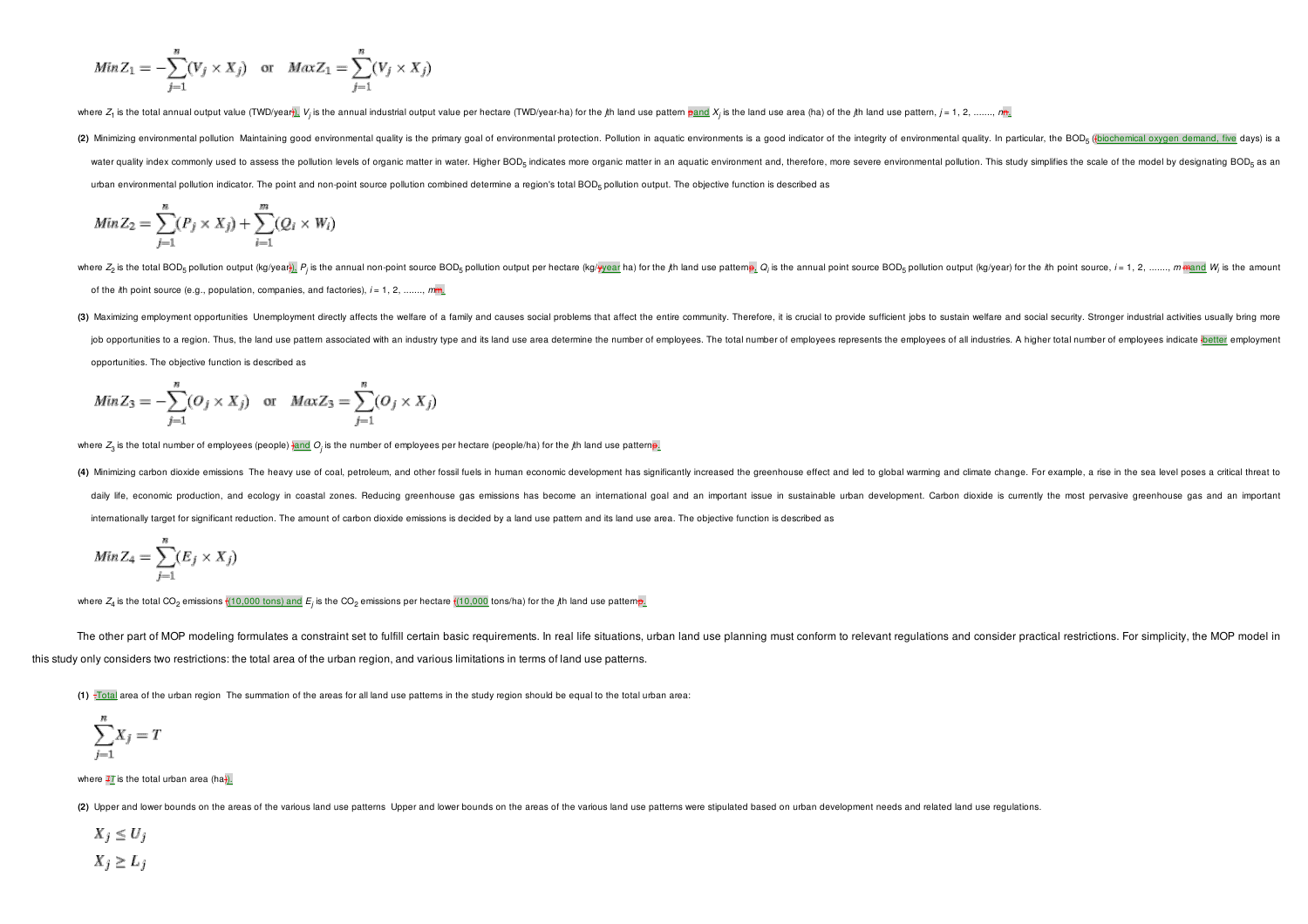Following Wu and Guu (2001), this study adopts the following procedures to accommodate the compromise indices in the MOP model. The transformation of the multiple objective functions into compromise indices involves fuzzy decision makers' preferences can be easily adjusted using these indices. The following points describe this process (Chiou &and Wu, 2006):

(1) Establish linear membership functions Multi-objective functions encounter conflicts and do not use standardized measurement units. To address this issue, this study employs the membership functions in fuzzy set theory objective function  $lZ(x)$  in advance. Using Werners' (1987) method, the lower bound  $Z_i^*$  Zand the upper bound  $Z_i^*$  of the objective function are obtained as follows:

$$
\begin{cases}\nZ_i^l = \min Z_i(x) \\
s.t. \, Ax \leq b \\
x \geq 0\n\end{cases}\n\qquad\n\begin{cases}\nZ_i^u = \max Z_i(x) \\
s.t. \, Ax \leq b \\
x \geq 0\n\end{cases}
$$

where A is the coefficient matrix in the constraint set sand b is the right-hand vector in the constraint sets. The objective functions Z<sub>2</sub> and Z<sub>4</sub> minimize pollutant discharge and CO<sub>2</sub> emissions. Therefore, the satisfa function, should be expressed as decreasing linear functions. The membership functions of  $Z_2$  and  $Z_4$  are defined as follows:

$$
\mu_i = \frac{Z_i^u - Z_i(x)}{Z_i^u - Z_i^l}
$$

The objective functions  $Z_1$  and  $Z_3$  maximize economic development and employment opportunities. Therefore, the satisfaction levels of these two objective functions, in terms of fuzzy membership function, should be exp

and  $Z_3$  are defined as follows:

$$
\mu_i = \frac{Z_i(x) - Z_i^l}{Z_i^u - Z_i^l}
$$

(2) {Using the min operator method After deriving the membership functions, the min operator method converts the original MOP model into a single objective linear programming model, as Program (1) shows.

$$
Max α
$$
  
s.t. α ≤ μ<sub>i</sub>∀*i*  

$$
Ax ≤ b
$$
  

$$
α ∈ [0, 1], x ≥
$$

 $\bf{0}$ 

 $\ddotsc$ 

Solving Model (1) derives the optimal solution x\* and the optimal objective function value a\*. The term a\* refers to the maximum least satisfaction level for all objective functions in the original MOP because it simultane

(3) .Using the average operator method If the objective functions are equally important, the original MOP model should be converted into an average operator model, as Program (2) shows.

$$
Max\alpha^{\#} = \frac{1}{n} \sum_{i=1}^{n} \alpha_i
$$
  
s.t.  $\alpha_i \le \mu_i \forall i$   
 $Ax \le b$   
 $\alpha_i \in [0, 1], x \ge 0$ 

Model (2) derives the optimal objective function value  $\frac{u}{\alpha}$ , which refers to the average satisfaction level of the membership functions.

(4) Two-phase approach The two-phase approach combines the min operator and the average operator models. The min operator in Program 1 obtains the optimal objective function value a\* in the phase I. Phase II model is then

operator model associated with the a\*. The optimal solution acquired by the two-phase approach is fuzzy-efficient (Wemers, 1987, 1988). The optimal objective function value in estisfaction the satisfaction level at

**(2)**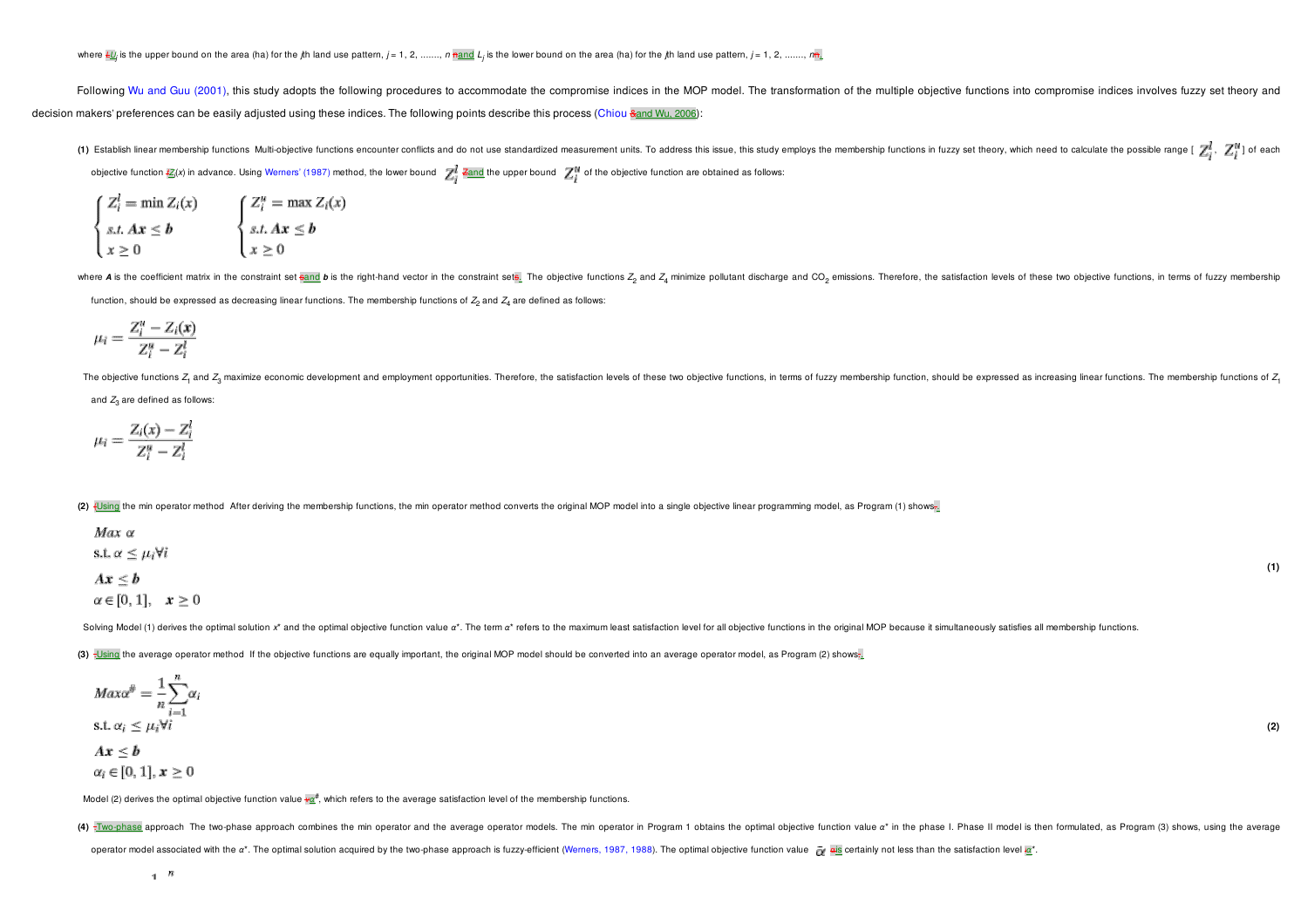$$
Max\bar{\alpha} = \frac{1}{n} \sum_{i=1}^n \alpha_i
$$
  
s.t.  $\alpha_i \le \mu_i \forall i$   
 $\alpha^* \le \alpha_i \forall i$   
 $Ax \le b$   
 $\alpha_i \in [0, 1], x \ge 0$ 

(5) Multi-objective programming compromise model The multi-objective programming compromise model is similar to the two-phase approach, as Program (4) shows, except that decision makers can assign their own satisfaction pr

 $Max\tilde{\alpha} = \frac{1}{n} \sum_{i=1}^{n} \alpha_i$ <br>s.t.  $\alpha_i \leq \mu_i \forall i$ **(4)** $\alpha' \leq \alpha_i \forall i$  $Ax \leq b$  $\alpha_i \in [0, 1], x \geq 0$ 

**(3)**

The value of a' ranges between a\*, which was derived through the min operator, and the minimum membership function  $\mu_b$  which was derived through the average operator. Decision makers can adjust the value of a' within th solution.

#### **Urban development system dynamic model**

The system dynamic model for urban development proposed in this study simulates the interaction between urban development and land use planning. There are five major aspects in the system: population, economy, environment, finance, and transportation in an urban region. FigF. 4 shows a schematic diagram of the causal relationships between the key factors, including five positive feedback loops and three negative feedback loops.

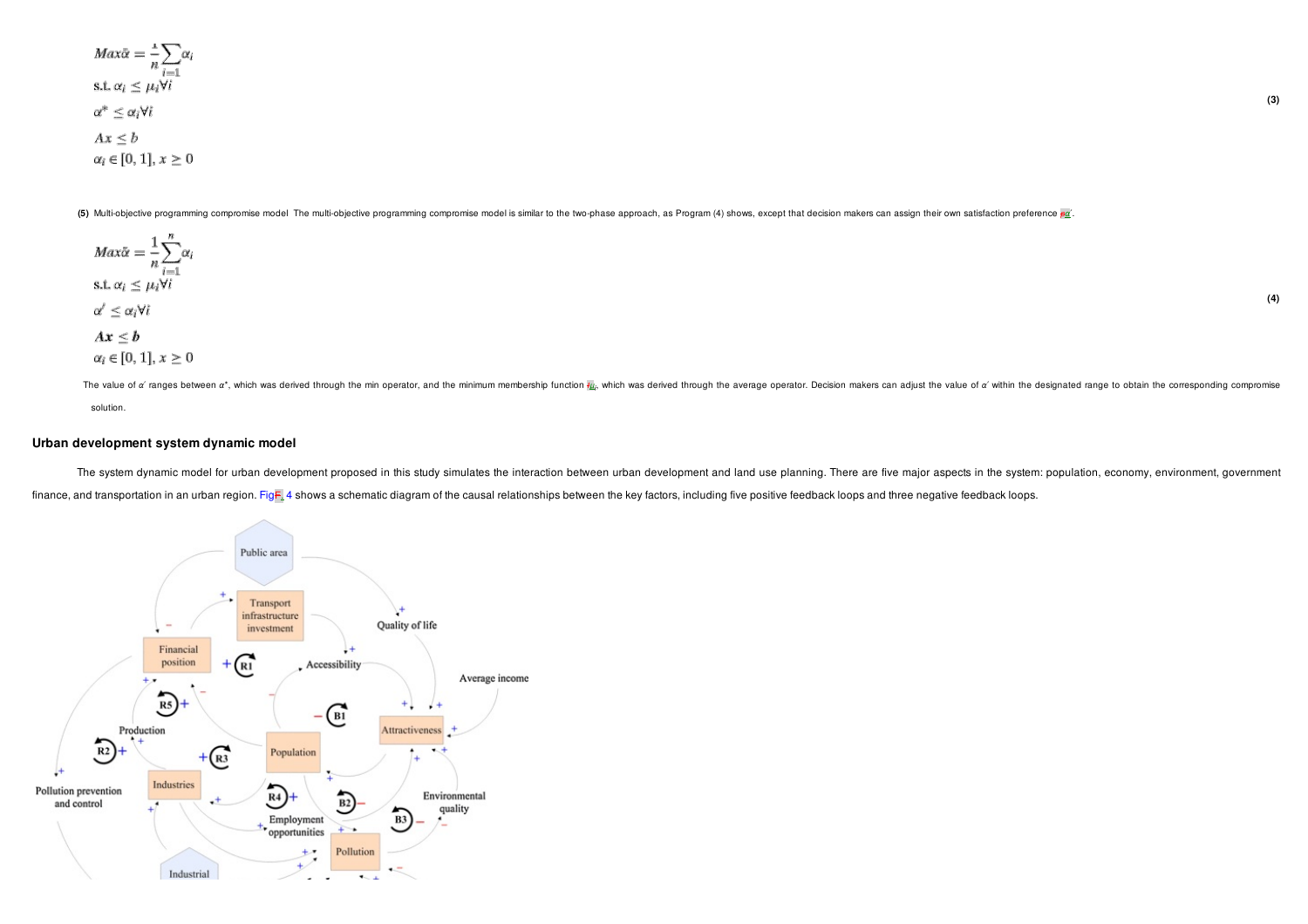

**FigF. 4** Schematic causal loop diagram of the urban development SD model.

A dynamic system generally comprises several positive and negative feedback loop structures whose interactions have a profound effect on the system's behavior. A positive feedback loop represents a self-reinforced process with the same result as the initial assumption after going around the loop. For example, one of the positive feedback loops in Fig. 4 involves the factors of urban attractiveness, population, government's financial positio accessibility, and then back to urban attractiveness. As urban attractiveness increases, the population in a city can be expected to increase. An increase in population leads to higher tax income for the public sector, and financial position. With better a financial situation, the government can make greater investments in infrastructure, such as public transportation, and higher accessibility can be expected in the future. As a result of be increases accordingly. On the contrary, a negative feedback loop depicts a self-regulating process if the result contradicts the initial assumption. For instance, a negative feedback loop in Fig. 4 involves the factors of and environmental quality. When higher urban attractiveness brings increases the population of the city, the pollution discharges inevitably increase, degrading environmental quality. Eventually, the inferior environment w

Whereas the SD model has been constructed, model validation is a prerequisite step before modeling real systems. The model validation process uses historic data to test the degree of authenticity of the model-generated beh behavior of the real system. After model validation, the dynamic simulation results could be used as parameters in the MOP model.

#### **Modeling software**

The next step, after formulating both MOP and SD models, is to implement the models using the designated software and integrate the software based on the proposed IDMOP framework. The MOP model in this study employs GAMS® software to derive the solution of the model. GAMS® was developed by Brook et al. (1992), and stands for General Algebraic Modeling System. It incorporates Murtagh and Saunders' (1983) Mmodular in-core non-linear optimizat process linear and nonlinear planning problems and is an advanced modeling system that performs mathematical programming. GAMS® allows users to modularize problems using simple tools, solve complex problems in the shortest present the results as Microsoft Excel® or text file outputs.

The simulation of the SD model was performed using Stella® system dynamics software. Stella® is a systems thinking software developed by ISEE Systems that is designed for modeling the dynamics of highly interdependent syst has a friendly graphical interface that aids in constructing, laying out, and using a model to provide a practical approach, to dynamically visualize and communicate how sophisticated systems really work. The simulation re expressed in the form of figures, tables, and numerical readouts. The input/output of Stella® can also be connected to Microsoft Excel®, which enhances convenience for linking with other software.

# **Model Aapplication and land use scenarios analysis**

Using the MOP model and the SD model developed in the previous section, this study applies the IDMOP model to investigate land use planning in the Cijin District of Kaohsiung, Taiwan. The Cijin District is located on a sle island on the western side of Kaohsiung that serves as a natural breakwater for the Kaohsiung Harbor (Fig. 5). With an area of 1.46 +km<sup>2</sup>, Cijin has five fishing harbors and had nearly 30,000 residents in 2010. The curren five land use types, including residential areas (48.64 ha), industrial areas (13.11 ha), commercial areas (6.64 ha), public areas (113.09 ha), and reserve areas (0.65 ha). Cijin is a traditional fishing village community, are employed by the maritime industry. However, the Kaohsiung City Government is planning to transform Cijin into a sustainable island. This case study is expected to provide useful decision support for policymakers. There planning periods in the whole project starting from 2011, and each period spans five years. According to Taiwanese law, several restrictions are listed as follows:

 $X_1 + X_3 \geq L_1$  $X_i \ge L_i$ ,  $i = 2, 3, 4, 5$  $X_3 \leq U_3$  $L_1 = \frac{W_1}{D}$  $I = W_1 \cup A$ .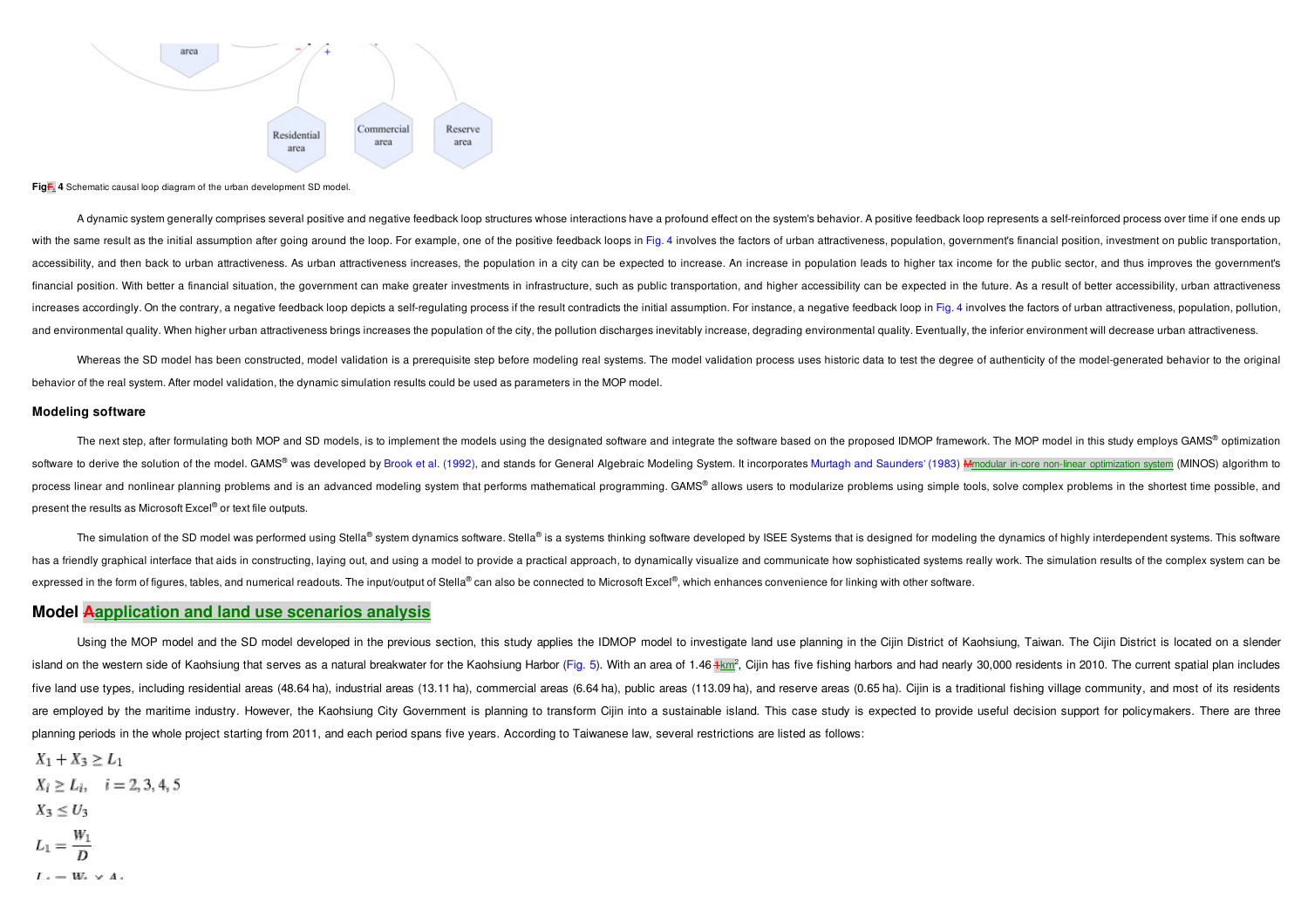$u_4 - u_1 \wedge u_4$ 

### $U_3 = W_1 \times A_3$

where  $X_1$  is residential area,  $X_2$  industrial area,  $X_3$  commercial area,  $X_4$  public area,  $X_5$  reserve area,  $I_1$  lower bound of required residential area, which is based on the regulations  $I_2$  lower bound of real use situations L<sub>a</sub> lower bound of commercial area, which is based on the real use situations L<sub>4</sub> lower bound of public area, which is based on the real use situation<mark>s.</mark> L<sub>5</sub> lower bound of reserve area, which is ba situations, U<sub>3</sub> upper bound of commercial area, which is based on regulationsr, W<sub>1</sub> total population, D population density, which is regulated by the local government<sub>e</sub>, A<sub>3</sub> commercial area for people, which is regulat area for people, which is regulated by the local governmente.



#### **FigF. 5** Geographic location of Cijin District.

Population dynamics is the core element of land use planning and sufficiently serves the purpose of behavioral validation. Population statistics from the Cijin District between 1996 and 2010 were used to evaluate the histo the SD model. Starting SD simulation in 1996 provided fifteen years of simulated-data to compare to the actual behavior of the population of the Cijin District. As indicated by Figh 6, the results of the simulation show a experience in the Cijin District regarding population dynamics.

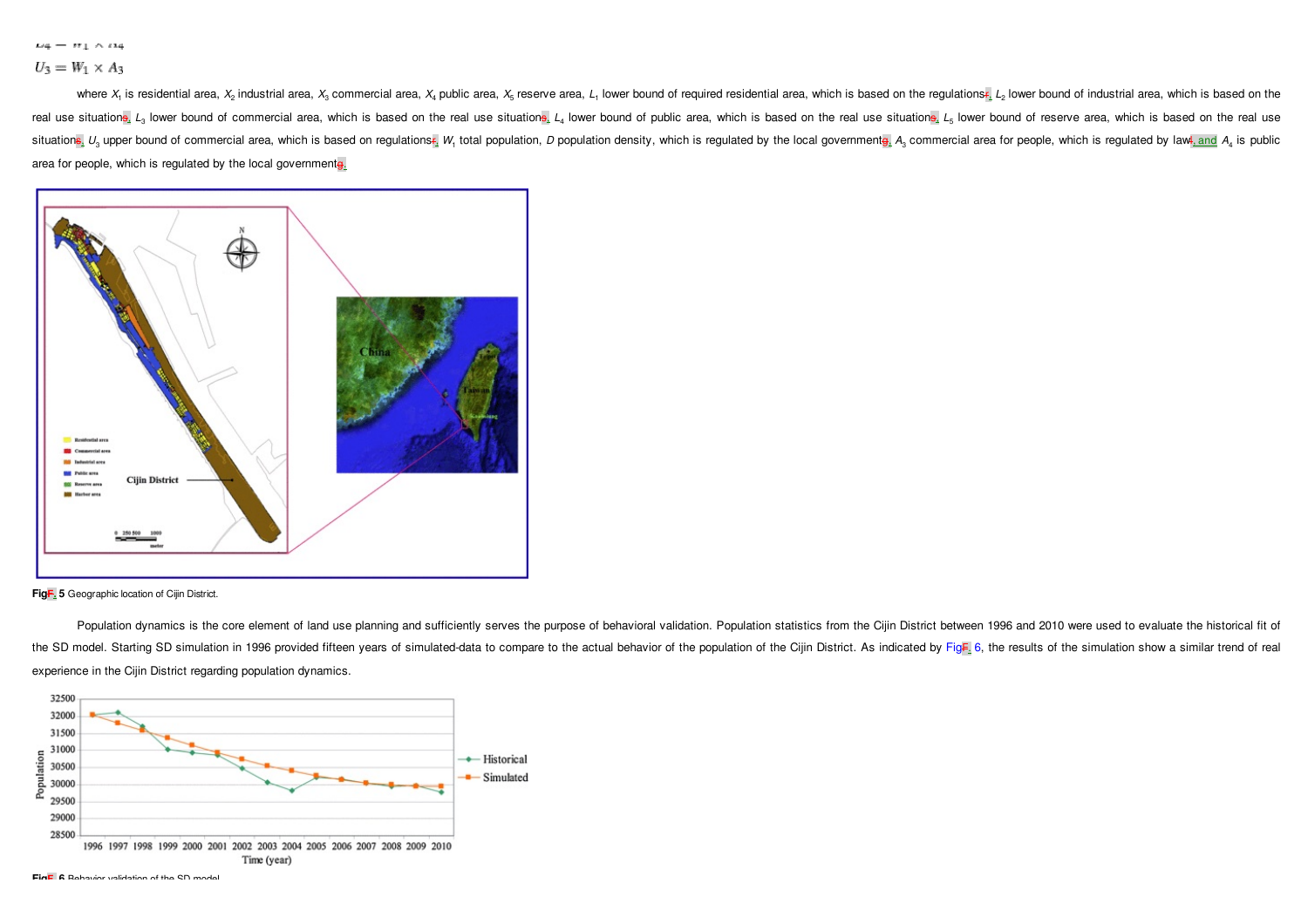Table 1 shows the initial set of non-inferior solutions in the first planning period  $(2011-2015)$  obtained through the compromise modeling. By adjusting the compromise index  $\alpha'$ , which ranges from 0.46 to 0.5, decision acquire the corresponding compromise solution. The corresponding objective function values and satisfaction levels of the compromise solutions can be seen in Table 2. The "Current Plan" reveals the land use scheme adopted sector. Table 2 shows that the total satisfaction level of the current land use plan in the Cilin District is less than that of the compromise solutions. Meanwhile, compromise modeling allows decision makers to select thei the non-inferior solutions. The decision preference can be based on the satisfaction level of one single objective or the composite satisfaction level of various objectives. For example, if decision makers are looking for development in Cijin, they should choose the plan with  $\alpha$  equal to 0.5 because the objective function value Z, and the satisfaction level  $\mu$ , of this type of plan are the highest. Alternately, they may prefer higher e which case the plan with  $\alpha$  equal to 0.46 is preferable to others because the objective function value  $Z_2$  and the satisfaction level  $\mu_2$  of this type of plan are the highest. If the overall satisfaction of all obj decision makers should choose the land use plan with  $\alpha$  equal to 0.46.

#### **Table 1** Initial Nnon-inferior solutions within the compromise index range in 1st planning period.

| Compromise Index | Residential area (ha) | Industrial area (ha) | Commercial area (ha) | Public area (ha) | Reserve area (ha) |
|------------------|-----------------------|----------------------|----------------------|------------------|-------------------|
| $\alpha' = 0.50$ | 42.86                 | 18.00                | 8.16                 | 97.63            | 15.48             |
| $\alpha' = 0.49$ | 41.57                 | 15.94                | 9.45                 | 97.63            | 17.53             |
| $\alpha' = 0.48$ | 40.28                 | 13.89                | 10.74                | 97.63            | 19.58             |
| $\alpha' = 0.47$ | 38.99                 | 11.84                | 12.03                | 97.63            | 21.63             |
| $\alpha' = 0.46$ | 37.70                 | 9.79                 | 13.32                | 97.63            | 23.69             |

#### Table 2 Initial Oobjective function values and satisfaction levels of the compromise solutions and current plan in 1st planning period.

| Scenarios                            | Objective function values |                 |                | Satisfaction levels |         |         |         |         |       |
|--------------------------------------|---------------------------|-----------------|----------------|---------------------|---------|---------|---------|---------|-------|
|                                      | $Z_1$ (TWD)               | $Z_2$ (kg/year) | $Z_3$ (people) | $Z_4$ (tons)        | $\mu_1$ | $\mu_2$ | $\mu_3$ | $\mu_4$ | Total |
| $\frac{\alpha \alpha}{1}$ 3 = 101.25 | 12,958,664                | 444,704         | 4100           | 651,365             | 0.500   | 0.500   | 0.503   | 0.504   | 2.007 |
| $\alpha = 0.49$                      | 12,756,428                | 444,706         | 4242           | 589,117             | 0.490   | 0.490   | 0.526   | 0.574   | 2.080 |
| $\alpha = 0.48$                      | 12,558,780                | 444,709         | 4384           | 527,171             | 0.480   | 0.480   | 0.550   | 0.646   | 2.154 |
| $\alpha = 0.47$                      | 12,361,132                | 444,712         | 4527           | 465.224             | 0.470   | 0.470   | 0.574   | 0.713   | 2.227 |
| $\alpha = 0.46$                      | 12,163,484                | 444,715         | 4669           | 403,277             | 0.460   | 0.460   | 0.598   | 0.783   | 2.300 |
| <b>Current Plan</b>                  | 99,838,389                | 444,683         | 3177           | 513,605             | 0.342   | 0.573   | 0.349   | 0.659   | 1.923 |

#### **Results**

Once the initial MOP land use plan is selected, the IDMOP model can proceed to SD simulation. Given the scenario that the maximum industrial output value is preferable (a equal to 0.5), the SD model took the land use plan, is the decision variables acquired from the MOP, as its initial conditions and simulated the urban development from 2011 to 2015. The scenario of maximum industrial output value is hereafter called "Plan A." Table 3 shows state variables obtained by the simulation. To summarize the system state variables during one planning period, which spans five years, this study calculated the average annual system state variables. These average values converted into the MOP model's dynamic parameters, e.g., coefficients of objective functions and constraints, so that the MOP model was modified to generate updated non-inferior solutions. An updated land use scenario was computing the shortest Euclidean distance between the original vectors and the set of new non-inferior solutions to find the solution with the highest similarity to the original scenario. The updated scenario was applied t simulation run. The DMOP process continued several rounds until the variation in the system state variables of SD model were acceptable and the optimal solution was obtained. Table 4 shows that the updated scenario more cl approximate the previous one while the shortest Euclidean distance of each round (i.e.  $\overline{R_0S_1}$ ,  $\overline{R_1S_6}$ ) decreased after two rounds of DMOP. Meanwhile, the system state variables reached stable after two round during the first planning period as shown in Table 5.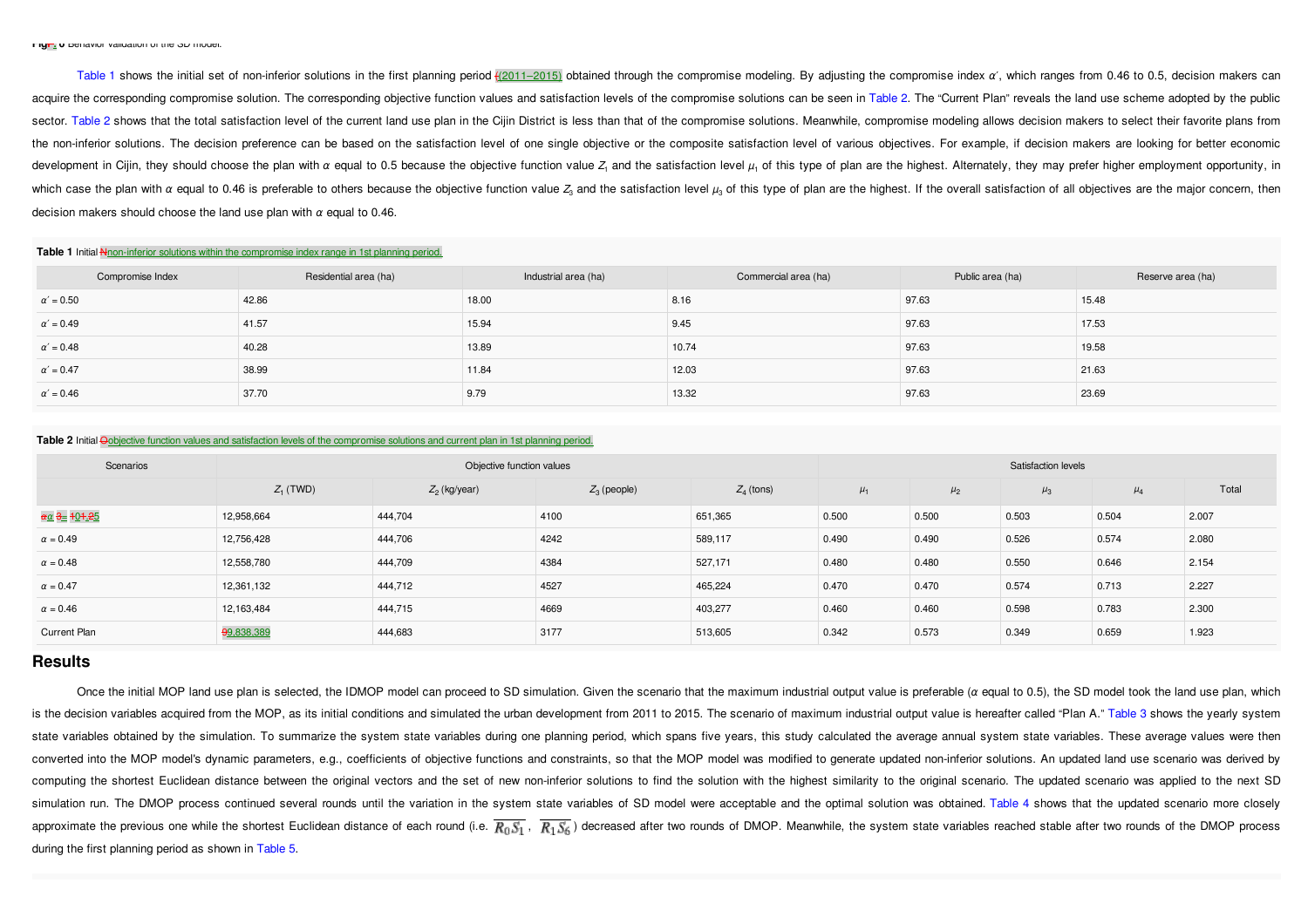#### Table 3 System **S**state variables of Plan A from 2011 to 2015.

| System state variables                          | Year      |           |            |            |             |
|-------------------------------------------------|-----------|-----------|------------|------------|-------------|
|                                                 | 2011      | 2012      | 2013       | 2014       | 2015        |
| Population                                      | 229,992   | 29,992    | 29,952     | 29,872     | 29,755      |
| Number of industries                            | 864       | 871       | 124        | 888        | 896         |
| Industrial output value ( <i>thousand TWD</i> ) | 9,895,125 | 9,949,927 | 10,002,142 | 10,051,085 | 10,095,9944 |
| Employees                                       | 3201      | 3223      | 3245       | 3266       | 3287        |

#### Table 4 Approximation of **Land use scenarios** from 2011 to 2015.

| Land use scenario $(R_i)$                         | Non-inferior solutions $(S_i)$                  | Euclidean distance ( $\overline{R_{i}S_{j}}$ ) |
|---------------------------------------------------|-------------------------------------------------|------------------------------------------------|
| $R_0(42.86, 18, 8.16, 97.63, 15.48)$              | $S_1(42.89, 18.18, 8.07, 97.52, 15.47)$         | $\overline{R_0S_1}$ = 0.231516738              |
|                                                   | $S_{\rm S2}$ (41.13, 15.2, 9.83, 97.52, 18.46)  | $R_0S_2$ = 4.744923603                         |
|                                                   | $S_{\rm G3}$ (39.36, 12.21, 11.6, 97.52, 21.45) | $\overline{R_0S_3}$ = 9.657157967              |
|                                                   | $S_{64}(37.6, 9.22, 13.36, 97.52, 24.43)$       | $\overline{R_0 S_4}$ = 14.55714945             |
|                                                   | $S_5(37.5, 8.63, 13.46, 97.52, 5.03)$           | $\overline{R_0S_5}$ = 15.35679329              |
| R <sub>1</sub> (42.89, 18.18, 8.07, 97.52, 15.47) | $S_6(42.91, 18.2, 8.05, 97.51, 15.47)$          | $\overline{R_1S_6}$ = 0.032954514              |
|                                                   | $S_{\rm G7}$ (41.11, 15.12, 9.85, 97.51, 18.54) | $\overline{R_1S_7}$ = 5.014704976              |
|                                                   | $S_8(39.23, 11.91, 11.72, 97.51, 21.75)$        | $\overline{R_1 S_8}$ = 10.27201859             |
|                                                   | $S_9(37.5, 8.91, 13.46, 97.51, 24.76)$          | $\overline{R_1S_9}$ = 15.17918463              |
|                                                   | $S_{10}(37.5, 8.45, 13.46, 97.51, 25.21)$       | $\overline{R_1S_{10}}$ = 15.73892963           |
| $R2(42.91, 18.2, 8.05, 97.51, 15.47)$             |                                                 |                                                |

# Table 5 Stability of **S**system state variables from 2011 to 2015.

| System state variables                 | Rounds of the DMOP |            |            |
|----------------------------------------|--------------------|------------|------------|
|                                        | Round 0            | Round 1    | Round 2    |
| Population                             | 229,913            | 29,911     | 29,911     |
| Number of industries                   | 880                | 880        | 880        |
| Industrial output value (thousand TWD) | 9,998,855          | 10,001,200 | 10,001,353 |
| Employees                              | 3244               | 3245       | 3245       |

As mentioned earlier, there are three planning periods in the whole project. Once the first period DMOP process was finished, the results were transferred to the second planning period as the initial situations. Following procedure, the dynamic optimal land use planning in each period was acquired, as shown in Table 6. The land use scenario, which will be adjusted every five years, can further be simulated in the IDMOP model to provide deci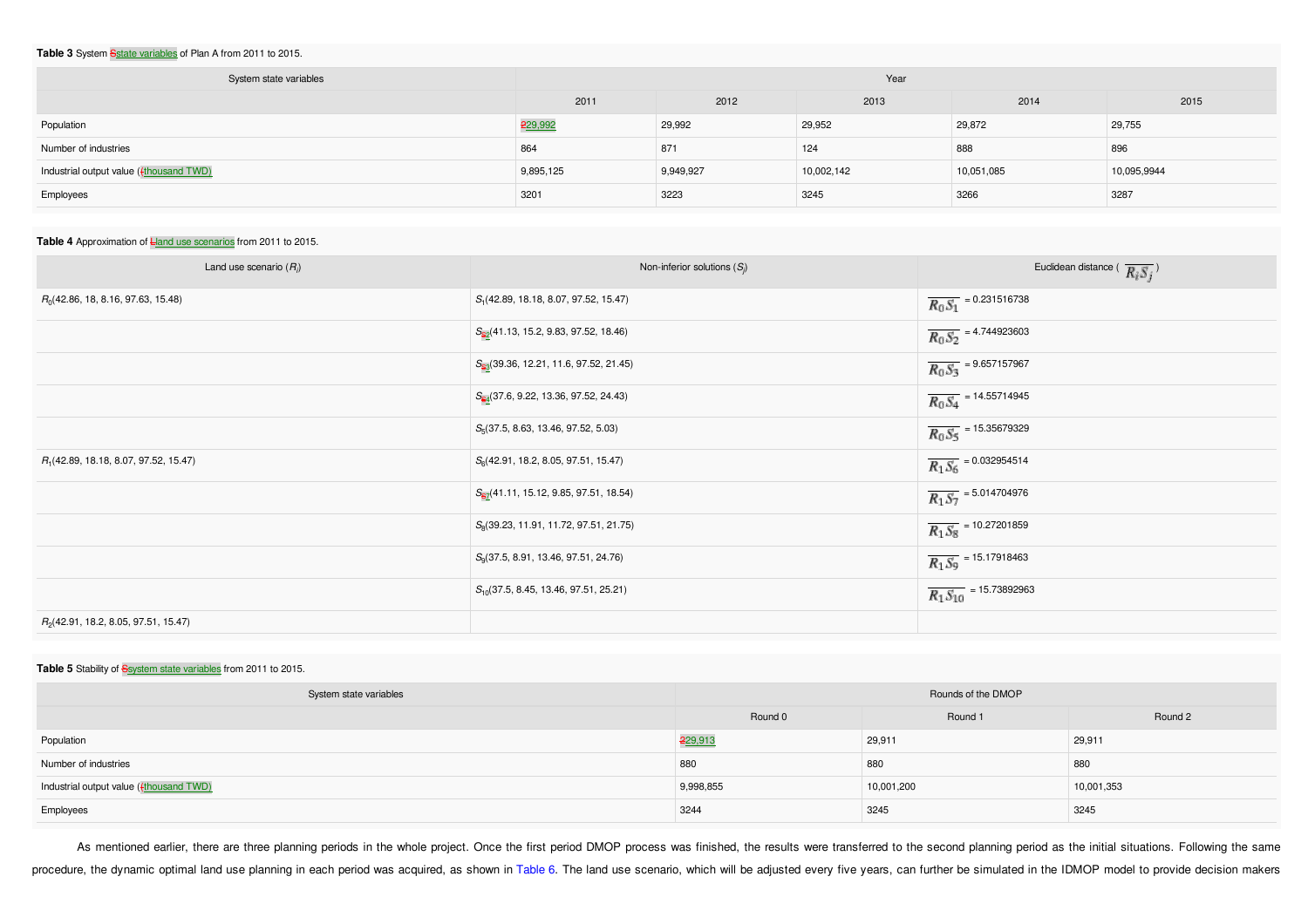with time series figures of urban development trends between various land use plans. FigF, 7 shows the temporal variations of several variables through the 415-year simulations of urban development under "Current Plan" and Because "Plan A" is to pursue the best economic development, the SD simulation shows that "Plan A" would generate larger industrial output and more CO<sub>2</sub> emissions than "Current Plan." The simulations also indicate "Plan A increases the industrial and commercial areas at the cost of the public area, which unavoidably diminishes the quality of life and causes some residents to relocate elsewhere. Consequently, the decreasing population retard growth and negatively affects the government's financial position. Urban planning results in a complex and dynamic environment that can be anticipated using the SD simulation. The simulation function provided by the IDMOP useful decision support tool for the public sector to finalize the Cijin land use scheme by evaluating the future urban development trends of all alternatives. In addition, the proposed IDMOP model can improve the performa planning by updating model parameters through dynamic systems. To prove the above, the initial "Plan A" based on traditional MOP modeling with model parameters that are constant throughout the planning periods is simulated "Plan AA" hereafter. Fig. 8 shows that "Plan A" can yield greater industrial output value than "Plan PA'," and the difference would increase with time. Therefore, the IDMOP model can locate a better land use plan to achiev maximum economic development.

#### **Table 6** Decision variables in the various periods from 2011 to 2025.

| Decision variables    | Periods               |                      |                      |  |  |
|-----------------------|-----------------------|----------------------|----------------------|--|--|
|                       | 1st period 22011-2015 | 2nd period 2016-2020 | 3rd period 2021-2025 |  |  |
| Residential area (ha) | 42.91                 | 40.78                | 37.78                |  |  |
| Industrial area (ha)  | 18.20                 | 18.56                | 21.55                |  |  |
| Commercial area (ha)  | 8.05                  | 8.83                 | 8.98                 |  |  |
| Public area (ha)      | 97.51                 | 94.93                | 89.47                |  |  |
| Reserve area (ha)     | 15.47                 | 19.03                | 24.35                |  |  |



Fig<sub>F</sub><sub>2</sub> 7 Comparisons of urban development trends for the land use plans. Note: Plan A $\frac{A}{A}$  the scenario generated by the IDMOP model; Current Plan  $P_$ <sub>1</sub> the scheme adopted by the public sector.

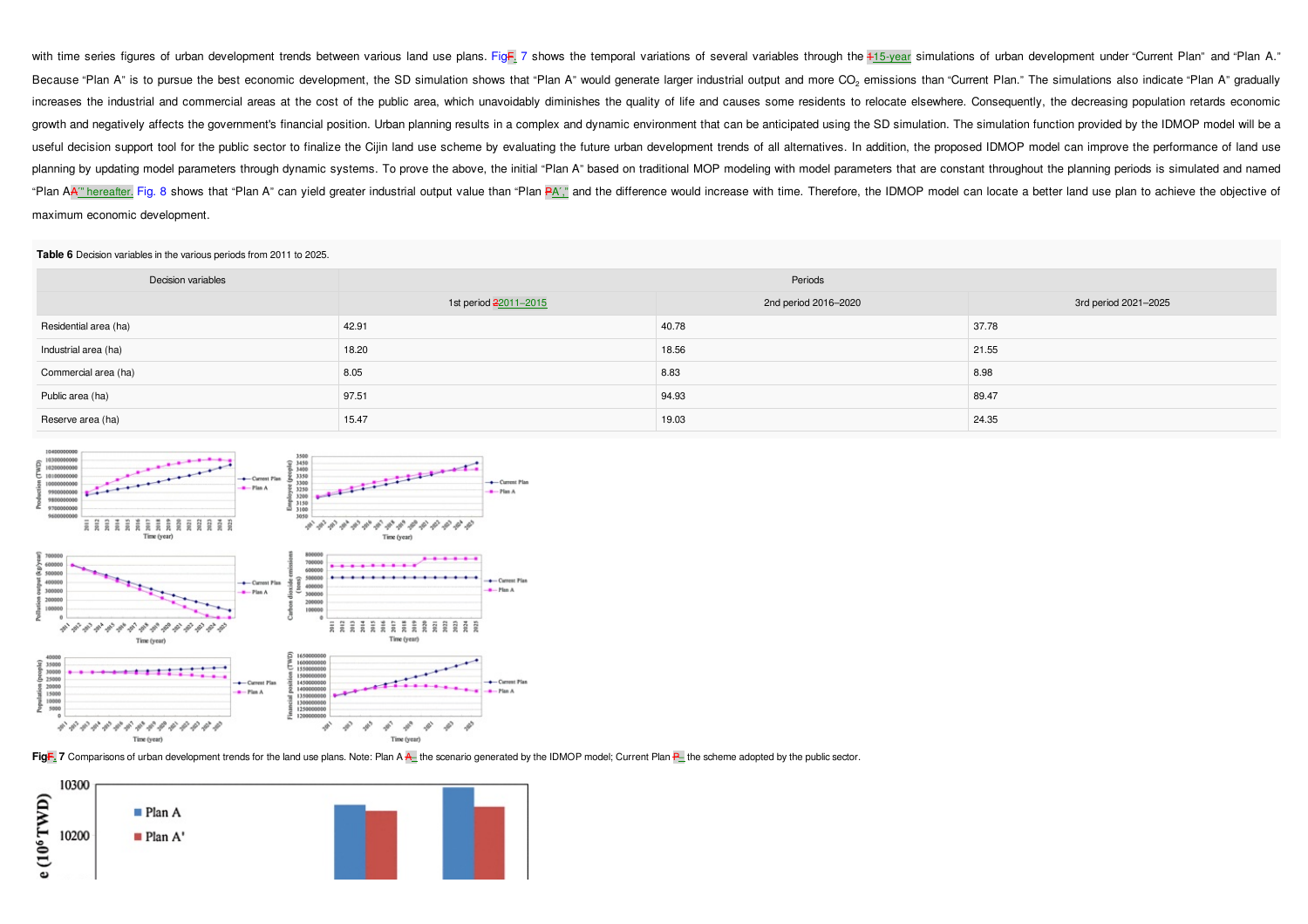



# **Conclusions**

With increasing competition for various human activities, multi-objective optimal planning of land resources, which helps find balanced solutions to meet economic, environmental and social needs, has become an important an indispensable part of sustainable urban development. The developed IDMOP model considers the holistic planning and spatial-temporal changes in a dynamic and complex urban environment to improve on the drawbacks of traditio use planning methods. The IDMOP model offers an interactive humanh-computer interface so that decision makers can adjust the compromise index to generate scenarios that fit their preferences and gain insight into the poten development of different scenarios. This study provides a strategic planning tool for land resources management based on the anticipation of future development and decision makers' preferences. Other spatial allocation tec geographic information systems and land suitability analysis) should be combined with the proposed spatial planning model for land use allocation in further research.

# **.Acknowledgments**

The authors acknowledge the financial support from the National Science Council in Taiwan (NSC96-2628-E-110-017-MY3), and the postdoctoral research abroad fellowship from the National Science Council in Taiwan.

# **References**

Bald J., Boria A. and Muxika I., A system dynamics model for the management of the gooseneck barnacle (Pollicipes pollicipes) in the marine reserve of Gaztelugatxe (Northern Spain), Ecological Modeling 194 (1-3), 2006, 306

Brook A., Kendrick D. and Meeraus A., Release 2.25 GAMS: A User's Guide, 1992, Boyd & Fraser Publishing Company; Danvers, MA, USA.

Cavallaro F. and Ciraolo L., Economic and environmental sustainability: a dynamic approach in insular systems. FEEM Working Paper No. 21, 2002.

Chang N.B., Wen C.G. and Wu S.L., Optimal management of environmental and land resources in a reservoir watershed by multi-objective programming, Journal of Environmental Management 44 (2), 1995, 145-161.

Chang Y.C., Hung F.W. and Lee M.T., A system dynamic based DSS for sustainable coral reef management in Kenting Coastal Zone, Taiwan, *Ecological Modeling* **211** (1–2), 2008, 153–168.

Chen C.H., Liu W.L., Liaw S.L. and Yu C.H., Development of a dynamic strategy planning theory and system for sustainable river basin land use management, Science of the Total Environment 346, 2005, 17-37.

Chiou C.J. and Wu Y.K., Applying the compromise model to study trade-off problems of global logistics with multiple objective functions, In: Proceedings of the tenth Conference on Interdisciplinary and Multifunctional Busi Taipei2006.

Costanza R., Sklar F.H. and White M.L., Modeling coastal landscape dynamics: process-based dynamic spatial ecosystem simulation can examine long term natural changes and human impacts, Bioscience 40 (2), 1990, 91-107.

de Kok J.L. and Wind H.G., System dynamics as a methodology for sustainable coastal-zone management, In: Proceedings of the fourteenth International Conference of the System Dynamics Society, Cambridge1996.

Diamond J.T. and Wright J.R., Efficient land allocation, *Journal of Urban Planning and Development* **115**, 1989, 81–96.

Elrefaie M. and Herrmann S., System dynamics approach for coastal nature conservation: an example of Sharm El-Sheikhs' Coral Reefs - Sinai - Egypt, In: Proceedings of the Twenty-First International Conference of the System *Society,* New York City2003.